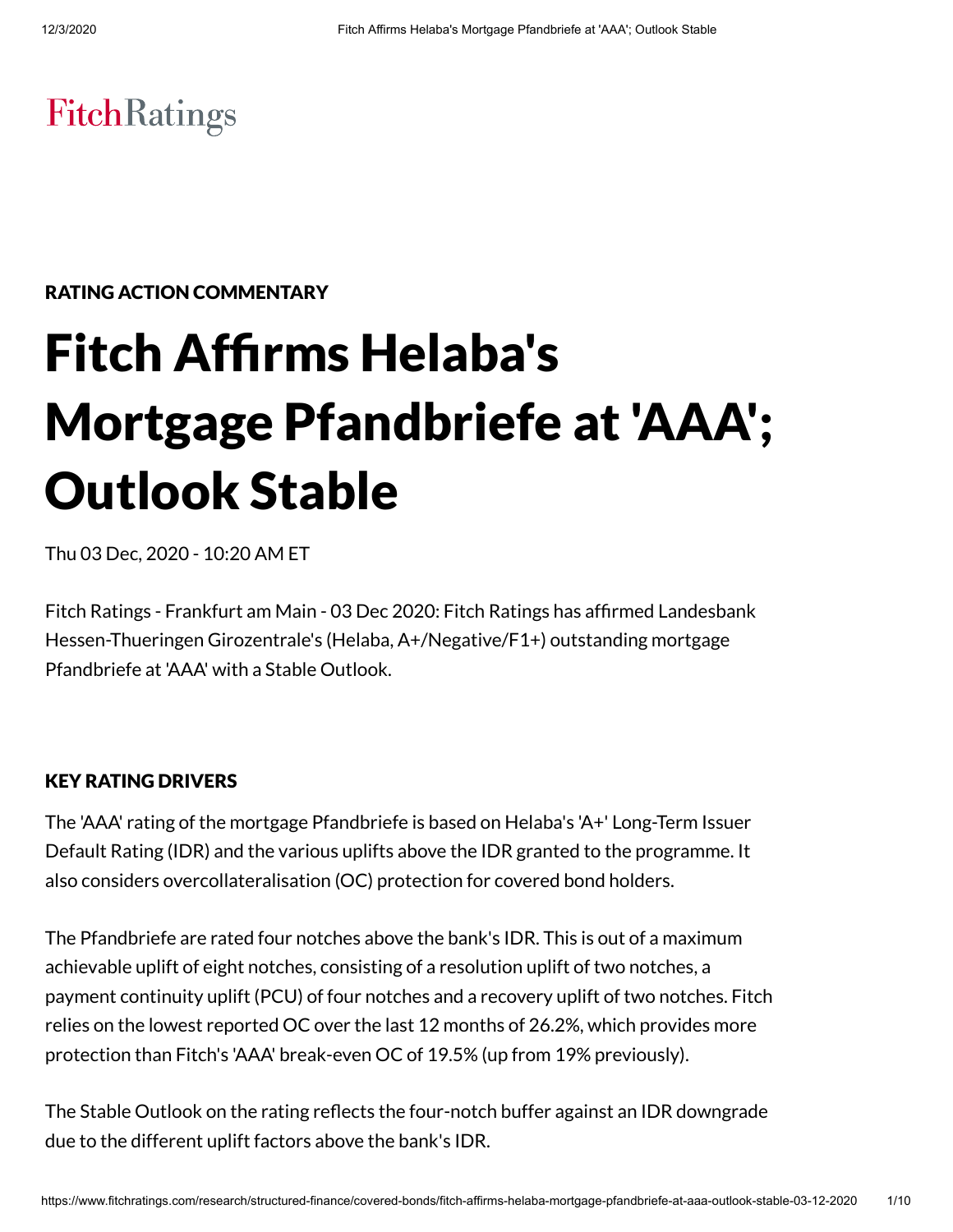#### Uplifts

The resolution uplift reflects that collateralised Pfandbriefe in Germany are exempt from bail-in, that Fitch deems the risk of under-collateralisation at the point of resolution to be sufficiently low, and that a resolution of Helaba, should it happen, is not likely to result in direct enforcement of recourse against the cover pool.

The two-notch resolution uplift reflects that Helaba's IDR of 'A+' is based on the bank's participation in the mutual support scheme of the Sparkassen-Finanzgruppe Hessen Thüringen (SFG-HT) and its equalisation with the group's IDR.

The PCU of four notches reflects the mandatory inclusion of liquid assets in the cover pool matching the maximum negative accumulated balance of cash flows for the next 180 days, which provides effective protection for interest and principal payments for German mortgage Pfandbriefe.

Helaba's Pfandbriefe are eligible for a two-notch recovery uplift, as the OC given credit to offsets credit losses modelled in a 'AAA' stress scenario and we did not identify any material risks to recovery expectations.

# 'AAA' Break-even OC

Fitch's 'AAA' break-even OC has increased to 19.5% from 19%. This is driven by slightly reduced recovery prospects for the cover pool in a 'AAA' rating scenario. The share of European commercial real-estate assets (71% of total assets), for which Fitch has recently updated its market value decline (MVD) assumptions (see: Fitch Updates Commercial Real Estate Assumptions in Covered Bonds Rating Criteria), has a slightly lower expected recovery rate as a result of the updated MVD's. The US share of assets, for which Fitch applies a generally more conservative approach, has decreased since the last analysis (to 17% from 19% of total assets), somewhat counteracting the MVD effect. Should the share of US assets increase, this would result in a higher break-even OC.

Currently the difference between the sum of foreign exchange (FX) cover assets and the sum of FX covered bonds is greater than Fitch's limit of 10% of total assets (at 15% as of end-June 2020) as per its Covered Bonds Rating Criteria. Heleba has, however, indicated its intention to reduce the open FX position below the threshold.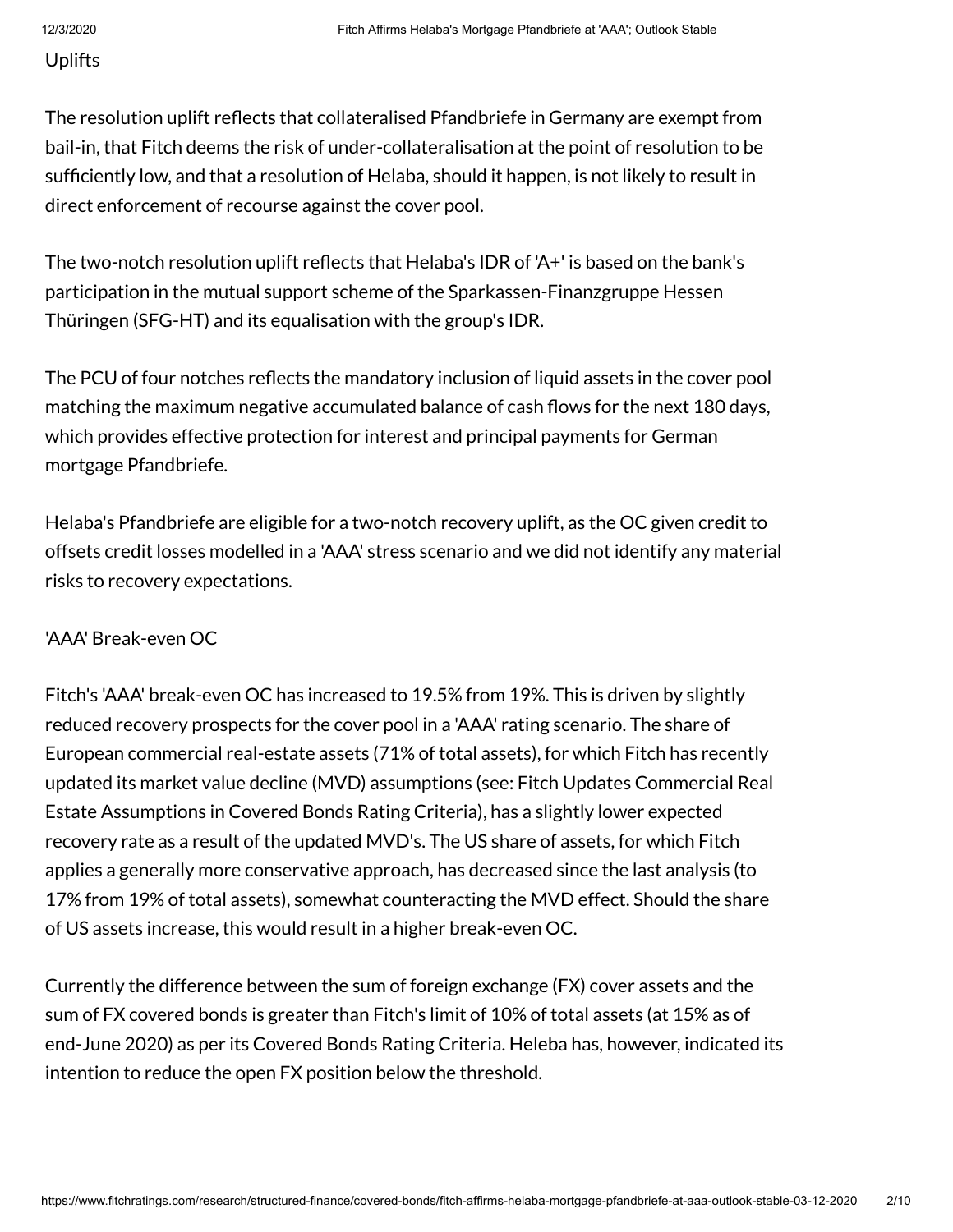#### RATING SENSITIVITIES

Factors that could, individually or collectively, lead to positive rating action/upgrade:

The Pfandbriefe rating is 'AAA', which is the highest level on Fitch's rating scale. The rating therefore cannot be upgraded.

Factors that could, individually or collectively, lead to negative rating action/downgrade:

The 'AAA' rating would be vulnerable to downgrade if the bank's IDR is downgraded by five notches or more to 'BBB-' or lower. In addition, the 'AAA' rating would be vulnerable to downgrade if the relied-upon OC drops below Fitch's 'AAA' break-even level of 19.5%. Fitch's 'AAA' break-even OC of Helaba's mortgage Pfandbriefe is likely to increase in the event of an IDR downgrade as we would test for timely payments in our cash-flow model.

If the OC that Fitch considers in its analysis drops to the legal minimum requirement of 2% on a net present value basis, the programme could only achieve a one-notch recovery uplift. As a result, the covered bond rating would likely be downgraded to 'AA+', one notch above Helaba's IDR as adjusted by the resolution uplift.

Fitch expects coronavirus containment measures to negatively impact the performance of mortgage loans. However, the Pfandbriefe rating benefits from a significant cushion between the OC that Fitch relies upon in its analysis (26.2%) and Fitch's 'AAA' break-even OC (19.5%). In addition, Helaba's mortgage Pfandbriefe rating is well-protected by the four-notch buffer against a downgrade of Heleba's Long-Term IDR. The dual-recourse nature of covered bonds means the bank is liable to pay the bonds irrespective of the performance of the cover pool. Nevertheless, the agency expects the OC cushion to reduce as a consequence of the coronavirus crisis.

When Fitch performed a downside sensitivity scenario stress to the programme by increasing the cover pool's loss expectations, the relied-upon OC still provided sufficient protection for the 'AAA' rating. Helaba also has eligible mortgage loans on its balance sheet, allowing it to replenish the cover pool with performing loans if need be. Based on these mitigating factors, we believe the programme has the capacity to support the 'AAA' rating.

Fitch's break-even OC for the covered bond rating will be affected, among other factors, by the profile of the cover assets relative to outstanding covered bonds, which can change over time, even in the absence of new issuance. Therefore, the breakeven OC to maintain the covered bond rating cannot be assumed to remain stable over time.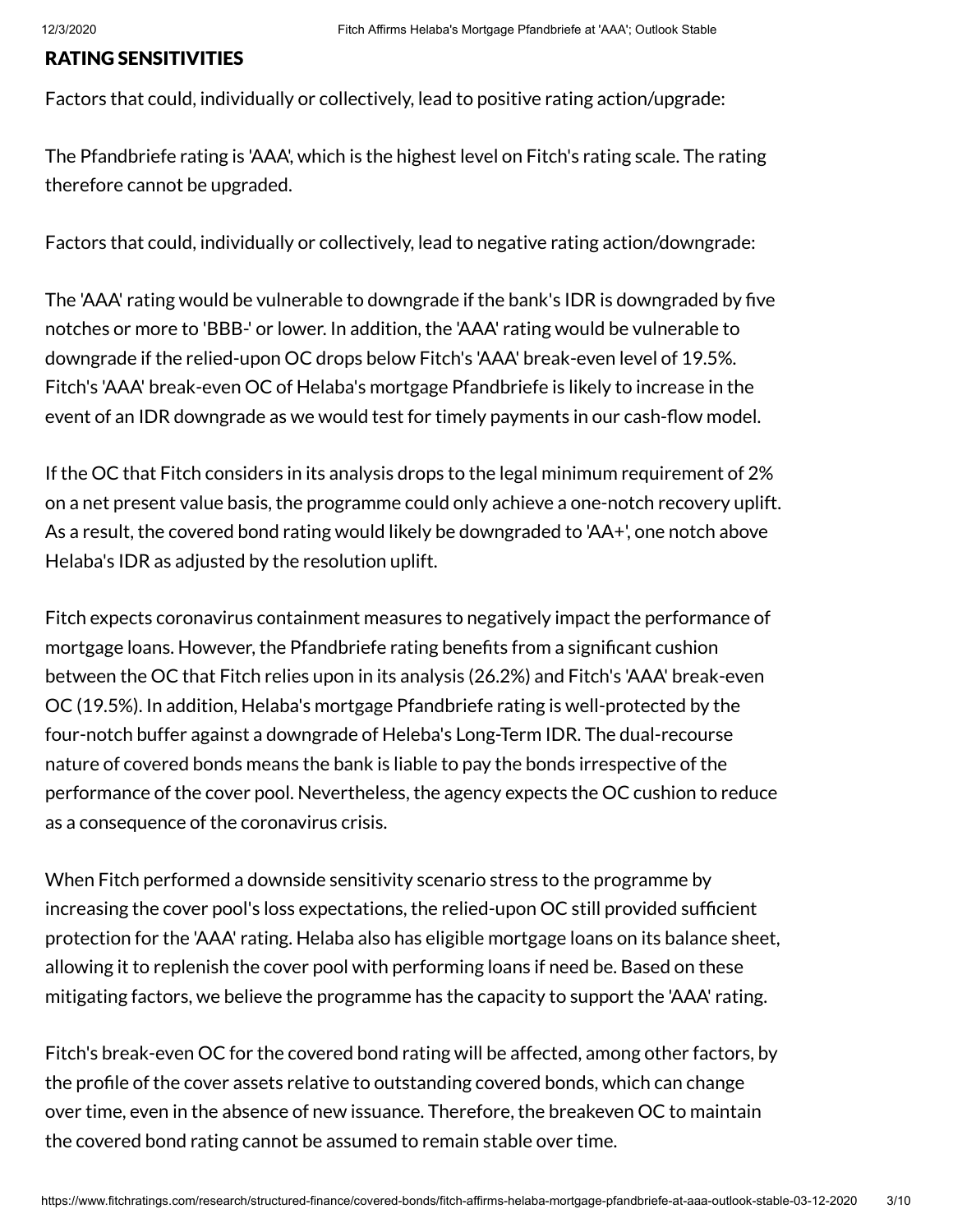### BEST/WORST CASE RATING SCENARIO

International scale credit ratings of Financial Institutions and Covered Bond issuers have a best-case rating upgrade scenario (defined as the 99th percentile of rating transitions, measured in a positive direction) of three notches over a three-year rating horizon; and a worst-case rating downgrade scenario (defined as the 99th percentile of rating transitions, measured in a negative direction) of four notches over three years. The complete span of best- and worst-case scenario credit ratings for all rating categories ranges from 'AAA' to 'D'. Best- and worst-case scenario credit ratings are based on historical performance. For more information about the methodology used to determine sector-specific best- and worst-case scenario credit ratings, visit [https://www.fitchratings.com/site/re/10111579]

### SOURCES OF INFORMATION

Heleba has informed Fitch that not all relevant underlying information used in the analysis of the rated bonds is public.

# REFERENCES FOR SUBSTANTIALLY MATERIAL SOURCE CITED AS KEY DRIVER OF RATING

The principal sources of information used in the analysis are described in the Applicable Criteria.

# PUBLIC RATINGS WITH CREDIT LINKAGE TO OTHER RATINGS

The covered bond rating is driven by Heleba's Long-Term IDR.

### ESG CONSIDERATIONS

Unless otherwise disclosed in this section, the highest level of ESG credit relevance is a score of '3'. This means ESG issues are credit-neutral or have only a minimal credit impact on the entity, either due to their nature or the way in which they are being managed by the entity. For more information on Fitch's ESG Relevance Scores, visit www.fitchratings.com/esg.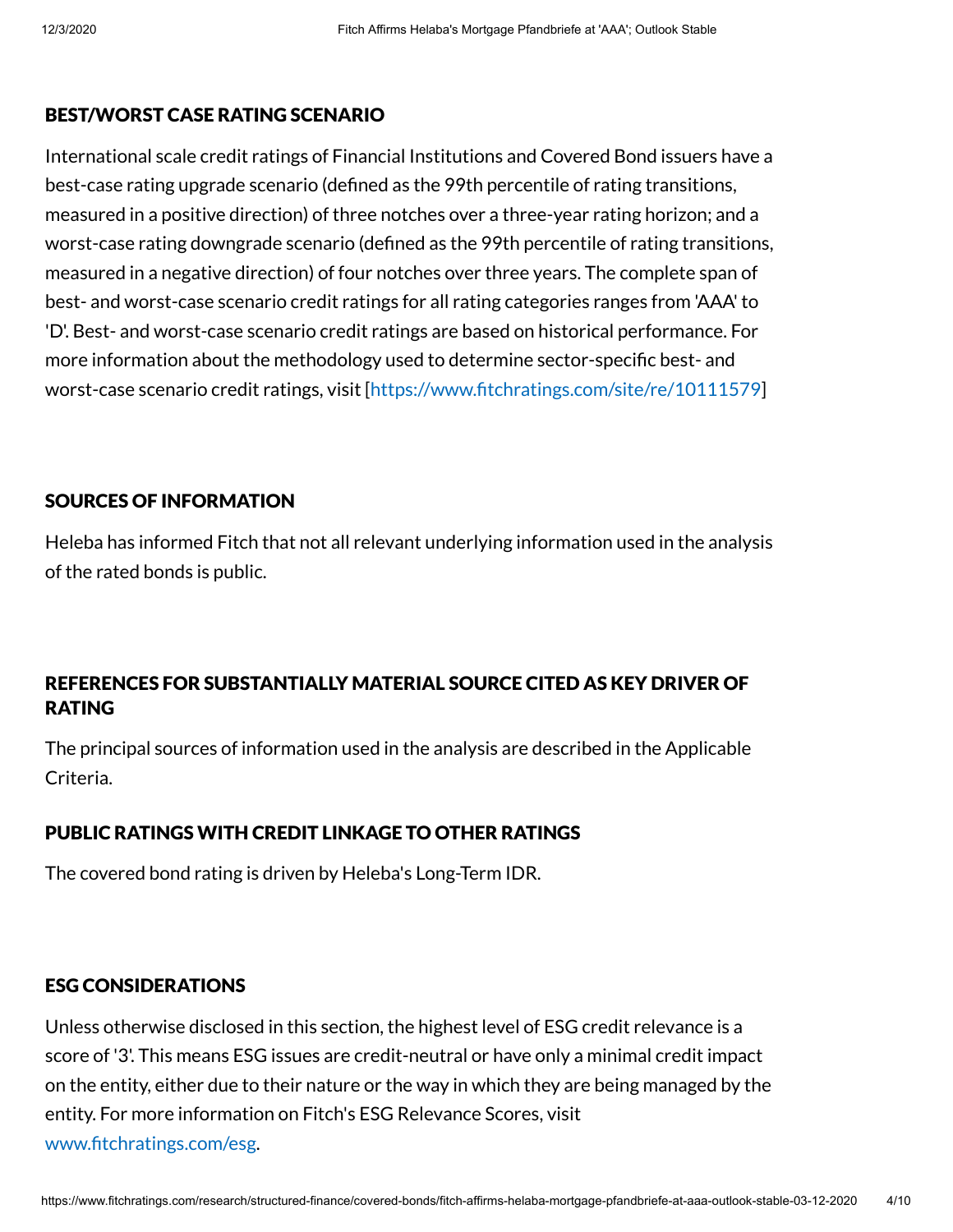#### RATING ACTIONS

| <b>ENTITY/DEBT</b>                                                             | <b>RATING</b> |                                  |          | <b>PRIOR</b>                           |
|--------------------------------------------------------------------------------|---------------|----------------------------------|----------|----------------------------------------|
| Landesbank<br>Hessen-<br>Thueringen<br>Girozentrale                            |               |                                  |          |                                        |
| senior<br>secured,<br>Mortgage<br>Covered<br>Bonds,<br>Mortgage<br>Pfandbriefe | LT            | <b>AAA Rating Outlook Stable</b> | Affirmed | <b>AAA Rating</b><br>Outlook<br>Stable |

#### VIEW ADDITIONAL RATING DETAILS

## FITCH RATINGS ANALYSTS

**Jan Philipp Hans** Analyst Primary Rating Analyst +49 69 768076 148 Fitch Ratings – a branch of Fitch Ratings Ireland Limited Neue Mainzer Strasse 46 - 50 Frankfurt am Main D-60311

#### **Thomas Kaber**

Associate Director Primary Rating Analyst +49 69 768076 172 Fitch Ratings – a branch of Fitch Ratings Ireland Limited Neue Mainzer Strasse 46 - 50 Frankfurt am Main D-60311

## **Jan Philipp Hans**

Analyst Secondary Rating Analyst +49 69 768076 148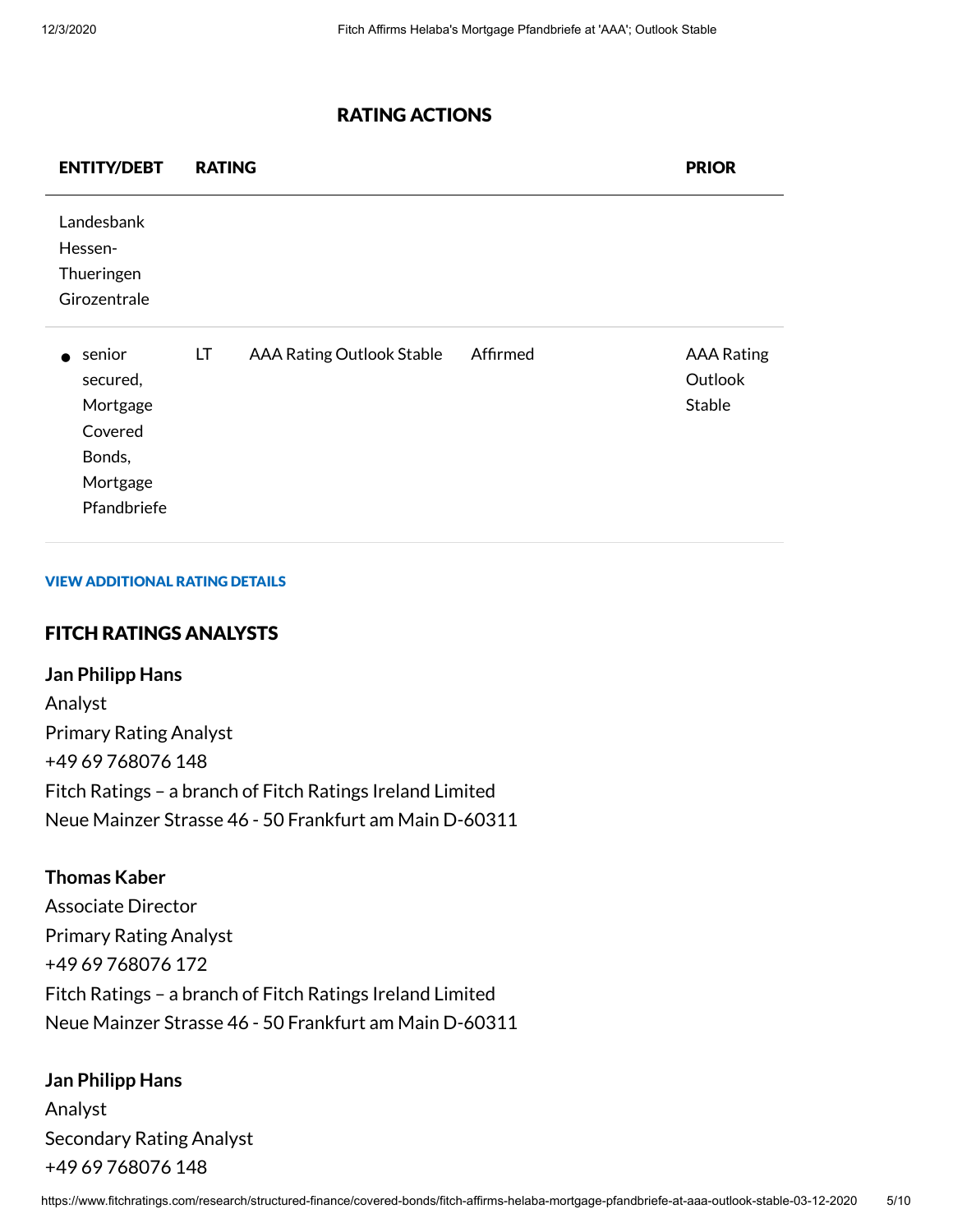#### **Thomas Kaber**

Associate Director Secondary Rating Analyst +49 69 768076 172

#### **Cosme de Montpellier**

Senior Director Committee Chairperson +44 20 3530 1407

#### MEDIA CONTACTS

**Athos Larkou** London +44 20 3530 1549 athos.larkou@thefitchgroup.com

Additional information is available on www.fitchratings.com

#### APPLICABLE CRITERIA

Structured Finance [and Covered Bonds](https://www.fitchratings.com/research/structured-finance/structured-finance-covered-bonds-counterparty-rating-criteria-29-01-2020) Counterparty Rating Criteria (pub. 29 Jan 2020) Structured Finance [and Covered Bonds](https://www.fitchratings.com/research/structured-finance/structured-finance-covered-bonds-counterparty-rating-criteria-derivative-addendum-29-01-2020) Counterparty Rating Criteria: Derivative Addendum (pub. 29 Jan 2020) Bank Rating Criteria (pub. 28 Feb 2020) (including rating [assumption](https://www.fitchratings.com/research/banks/bank-rating-criteria-28-02-2020) sensitivity) U.S. and Canadian [Multiborrower](https://www.fitchratings.com/research/structured-finance/us-canadian-multiborrower-cmbs-rating-criteria-16-04-2020) CMBS Rating Criteria (pub. 16 Apr 2020) (including rating assumption sensitivity) Fitch's Foreign-Currency Stress Assumptions for Residual Foreign-Exchange Exposures in Covered Bonds [and Structured Finance](https://www.fitchratings.com/research/structured-finance/covered-bonds/fitch-foreign-currency-stress-assumptions-for-residual-foreign-exchange-exposures-in-covered-bonds-structured-finance-supplementary-file-30-06-2020) - Supplementary Data File (pub. 30 Jun 2020) Structured Finance [and Covered Bonds](https://www.fitchratings.com/research/structured-finance/structured-finance-covered-bonds-country-risk-rating-criteria-23-09-2020) Country Risk Rating Criteria (pub. 23 Sep 2020) Structured Finance [and Covered Bonds](https://www.fitchratings.com/research/structured-finance/structured-finance-covered-bonds-interest-rate-stresses-rating-criteria-13-11-2020) Interest Rate Stresses Rating Criteria (pub. 13 Nov 2020)

#### APPLICABLE MODELS

Numbers in parentheses accompanying applicable model(s) contain hyperlinks to criteria providing description of model(s).

Covered Bonds Commercial Real Estate Model, v1.0.1 ([1](https://www.fitchratings.com/site/re/985270))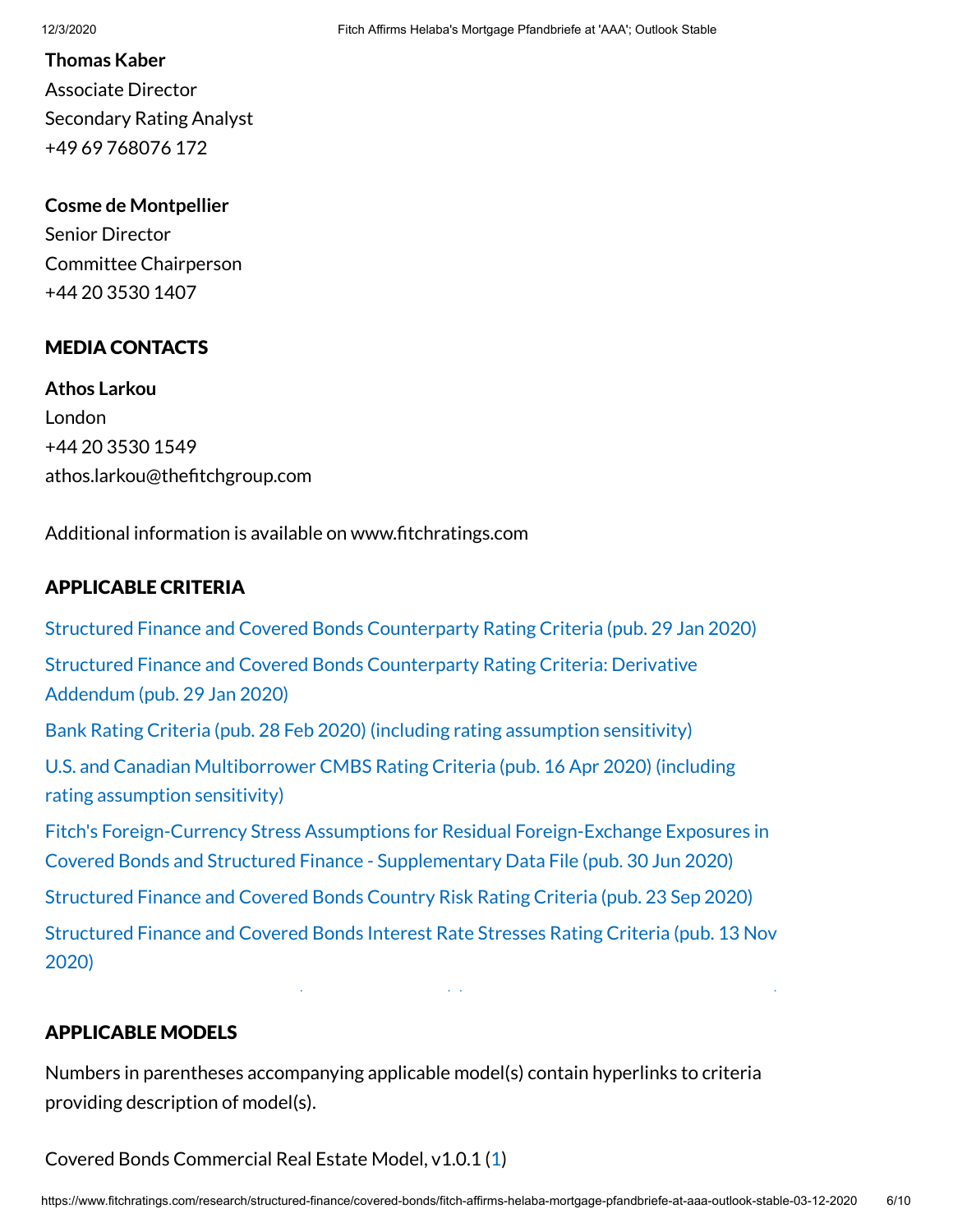#### ADDITIONAL DISCLOSURES

[Dodd-Frank](https://www.fitchratings.com/research/structured-finance/covered-bonds/fitch-affirms-helaba-mortgage-pfandbriefe-at-aaa-outlook-stable-03-12-2020/dodd-frank-disclosure) Rating Information Disclosure Form [Solicitation](#page-8-0) Status [Endorsement](#page-8-1) Policy

#### ENDORSEMENT STATUS

Landesbank Hessen-Thueringen Girozentrale EU Issued

#### **DISCLAIMER**

ALL FITCH CREDIT RATINGS ARE SUBJECT TO CERTAIN LIMITATIONS AND DISCLAIMERS. PLEASE READ THESE LIMITATIONS AND DISCLAIMERS BY FOLLOWING THIS LINK: [HTTPS://WWW.FITCHRATINGS.COM/UNDERSTANDINGCREDITRATINGS](https://www.fitchratings.com/UNDERSTANDINGCREDITRATINGS). IN ADDITION, THE FOLLOWING [HTTPS://WWW.FITCHRATINGS.COM/RATING-](https://www.fitchratings.com/rating-definitions-document)DEFINITIONS-DOCUMENT DETAILS FITCH'S RATING DEFINITIONS FOR EACH RATING SCALE AND RATING CATEGORIES, INCLUDING DEFINITIONS RELATING TO DEFAULT. PUBLISHED RATINGS, CRITERIA, AND METHODOLOGIES ARE AVAILABLE FROM THIS SITE AT ALL TIMES. FITCH'S CODE OF CONDUCT, CONFIDENTIALITY, CONFLICTS OF INTEREST, AFFILIATE FIREWALL, COMPLIANCE, AND OTHER RELEVANT POLICIES AND PROCEDURES ARE ALSO AVAILABLE FROM THE CODE OF CONDUCT SECTION OF THIS SITE. DIRECTORS AND SHAREHOLDERS RELEVANT INTERESTS ARE AVAILABLE AT [HTTPS://WWW.FITCHRATINGS.COM/SITE/REGULATORY](https://www.fitchratings.com/site/regulatory). FITCH MAY HAVE PROVIDED ANOTHER PERMISSIBLE SERVICE TO THE RATED ENTITY OR ITS RELATED THIRD PARTIES. DETAILS OF THIS SERVICE FOR RATINGS FOR WHICH THE LEAD ANALYST IS BASED IN AN EU-REGISTERED ENTITY CAN BE FOUND ON THE ENTITY SUMMARY PAGE FOR THIS ISSUER ON THE FITCH RATINGS WEBSITE.

#### READ LESS

#### COPYRIGHT

Copyright © 2020 by Fitch Ratings, Inc., Fitch Ratings Ltd. and its subsidiaries. 33 Whitehall Street, NY, NY 10004. Telephone: 1-800-753-4824, (212) 908-0500. Fax: (212) 480-4435. Reproduction or retransmission in whole or in part is prohibited except by permission. All rights reserved. In issuing and maintaining its ratings and in making other reports (including forecast information), Fitch relies on factual information it receives from issuers and underwriters and from other sources Fitch believes to be credible. Fitch conducts a reasonable investigation of the factual information relied upon by it in accordance with its ratings methodology, and obtains reasonable verification of that information from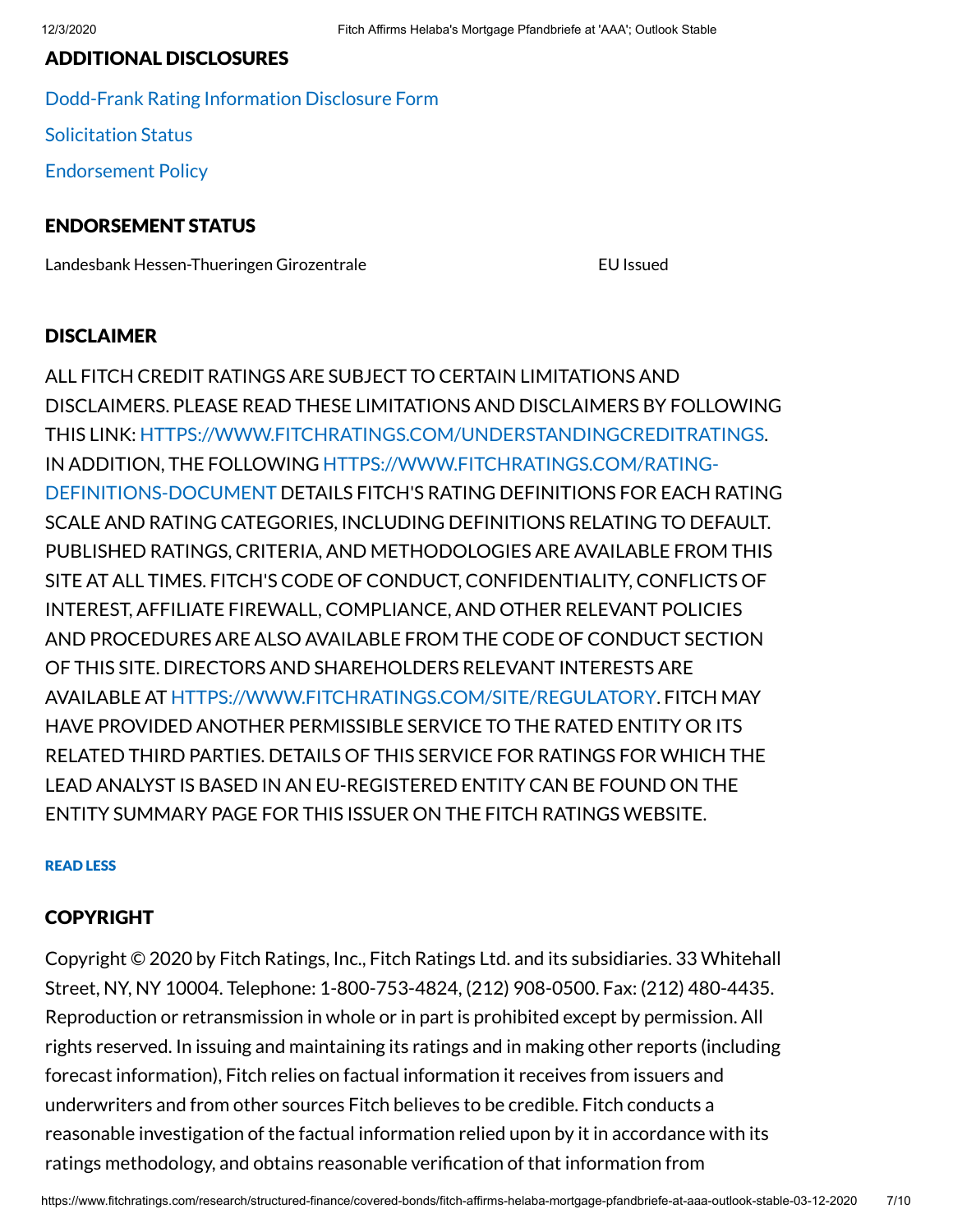independent sources, to the extent such sources are available for a given security or in a given jurisdiction. The manner of Fitch's factual investigation and the scope of the thirdparty verification it obtains will vary depending on the nature of the rated security and its issuer, the requirements and practices in the jurisdiction in which the rated security is offered and sold and/or the issuer is located, the availability and nature of relevant public information, access to the management of the issuer and its advisers, the availability of preexisting third-party verifications such as audit reports, agreed-upon procedures letters, appraisals, actuarial reports, engineering reports, legal opinions and other reports provided by third parties, the availability of independent and competent third- party verification sources with respect to the particular security or in the particular jurisdiction of the issuer, and a variety of other factors. Users of Fitch's ratings and reports should understand that neither an enhanced factual investigation nor any third-party verification can ensure that all of the information Fitch relies on in connection with a rating or a report will be accurate and complete. Ultimately, the issuer and its advisers are responsible for the accuracy of the information they provide to Fitch and to the market in offering documents and other reports. In issuing its ratings and its reports, Fitch must rely on the work of experts, including independent auditors with respect to financial statements and attorneys with respect to legal and tax matters. Further, ratings and forecasts of financial and other information are inherently forward-looking and embody assumptions and predictions about future events that by their nature cannot be verified as facts. As a result, despite any verification of current facts, ratings and forecasts can be affected by future events or conditions that were not anticipated at the time a rating or forecast was issued or afrmed. The information in this report is provided "as is" without any representation or warranty of any kind, and Fitch does not represent or warrant that the report or any of its contents will meet any of the requirements of a recipient of the report. A Fitch rating is an opinion as to the creditworthiness of a security. This opinion and reports made by Fitch are based on established criteria and methodologies that Fitch is continuously evaluating and updating. Therefore, ratings and reports are the collective work product of Fitch and no individual, or group of individuals, is solely responsible for a rating or a report. The rating does not address the risk of loss due to risks other than credit risk, unless such risk is specifically mentioned. Fitch is not engaged in the offer or sale of any security. All Fitch reports have shared authorship. Individuals identified in a Fitch report were involved in, but are not solely responsible for, the opinions stated therein. The individuals are named for contact purposes only. A report providing a Fitch rating is neither a prospectus nor a substitute for the information assembled, verified and presented to investors by the issuer and its agents in connection with the sale of the securities. Ratings may be changed or withdrawn at any time for any reason in the sole discretion of Fitch. Fitch does not provide investment advice of any sort. Ratings are not a recommendation to buy, sell, or hold any security. Ratings do not comment on the adequacy of market price, the suitability of any security for a particular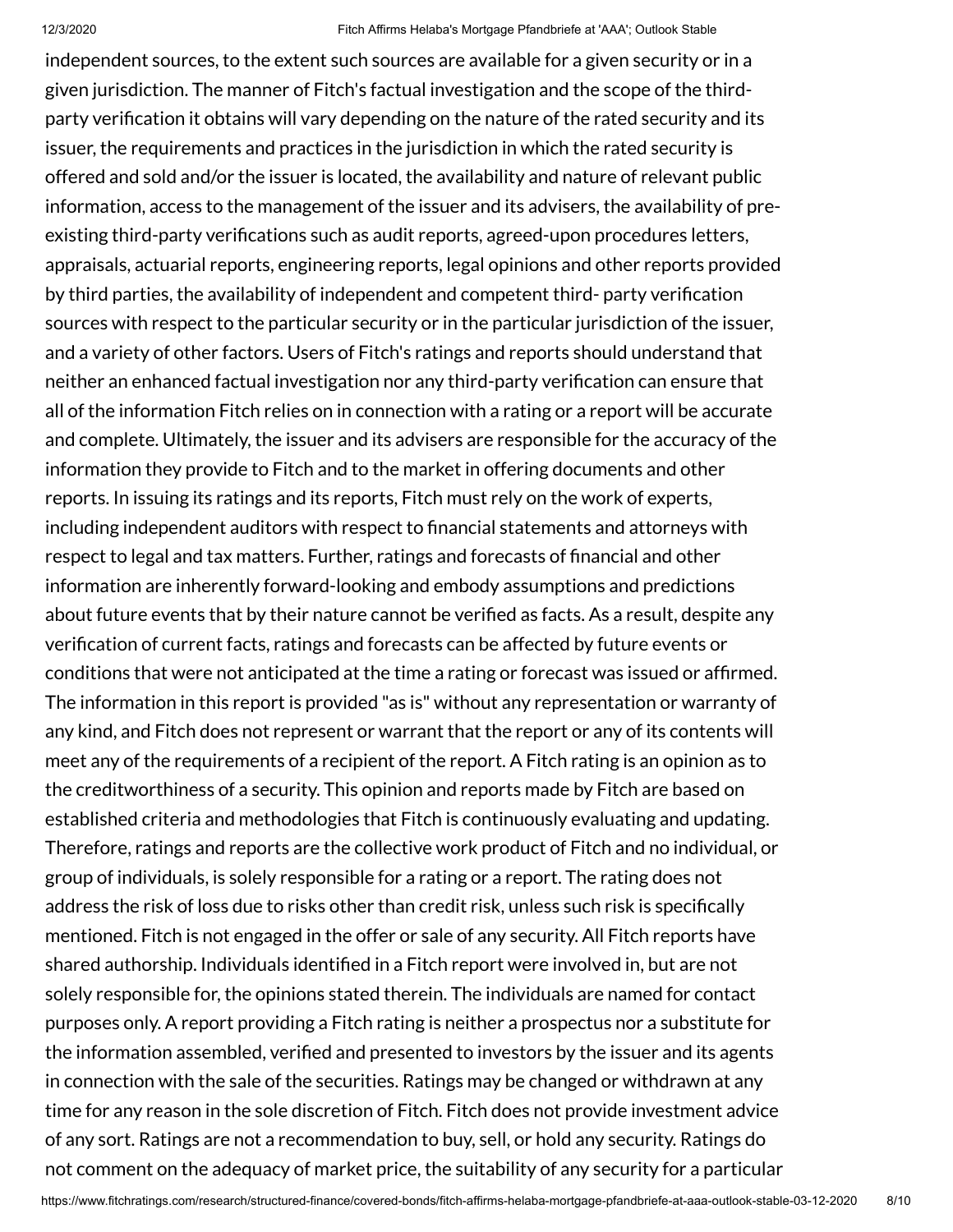investor, or the tax-exempt nature or taxability of payments made in respect to any security. Fitch receives fees from issuers, insurers, guarantors, other obligors, and underwriters for rating securities. Such fees generally vary from US\$1,000 to US\$750,000 (or the applicable currency equivalent) per issue. In certain cases, Fitch will rate all or a number of issues issued by a particular issuer, or insured or guaranteed by a particular insurer or guarantor, for a single annual fee. Such fees are expected to vary from US\$10,000 to US\$1,500,000 (or the applicable currency equivalent). The assignment, publication, or dissemination of a rating by Fitch shall not constitute a consent by Fitch to use its name as an expert in connection with any registration statement filed under the United States securities laws, the Financial Services and Markets Act of 2000 of the United Kingdom, or the securities laws of any particular jurisdiction. Due to the relative efficiency of electronic publishing and distribution, Fitch research may be available to electronic subscribers up to three days earlier than to print subscribers.

For Australia, New Zealand, Taiwan and South Korea only: Fitch Australia Pty Ltd holds an Australian financial services license (AFS license no. 337123) which authorizes it to provide credit ratings to wholesale clients only. Credit ratings information published by Fitch is not intended to be used by persons who are retail clients within the meaning of the Corporations Act 2001

Fitch Ratings, Inc. is registered with the U.S. Securities and Exchange Commission as a Nationally Recognized Statistical Rating Organization (the "NRSRO"). While certain of the NRSRO's credit rating subsidiaries are listed on Item 3 of Form NRSRO and as such are authorized to issue credit ratings on behalf of the NRSRO (see

https://www.fitchratings.com/site/regulatory), other credit rating subsidiaries are not listed on Form NRSRO (the "non-NRSROs") and therefore credit ratings issued by those subsidiaries are not issued on behalf of the NRSRO. However, non-NRSRO personnel may participate in determining credit ratings issued by or on behalf of the NRSRO.

#### READ LESS

### <span id="page-8-0"></span>SOLICITATION STATUS

The ratings above were solicited and assigned or maintained at the request of the rated entity/issuer or a related third party. Any exceptions follow below.

### <span id="page-8-1"></span>ENDORSEMENT POLICY

Fitch's approach to ratings endorsement so that ratings produced outside the EU may be used by regulated entities within the EU for regulatory purposes, pursuant to the terms of the EU Regulation with respect to credit rating agencies, can be found on the  $EU$ Regulatory Disclosures page. The [endorsement](https://www.fitchratings.com/regulatory) status of all International ratings is